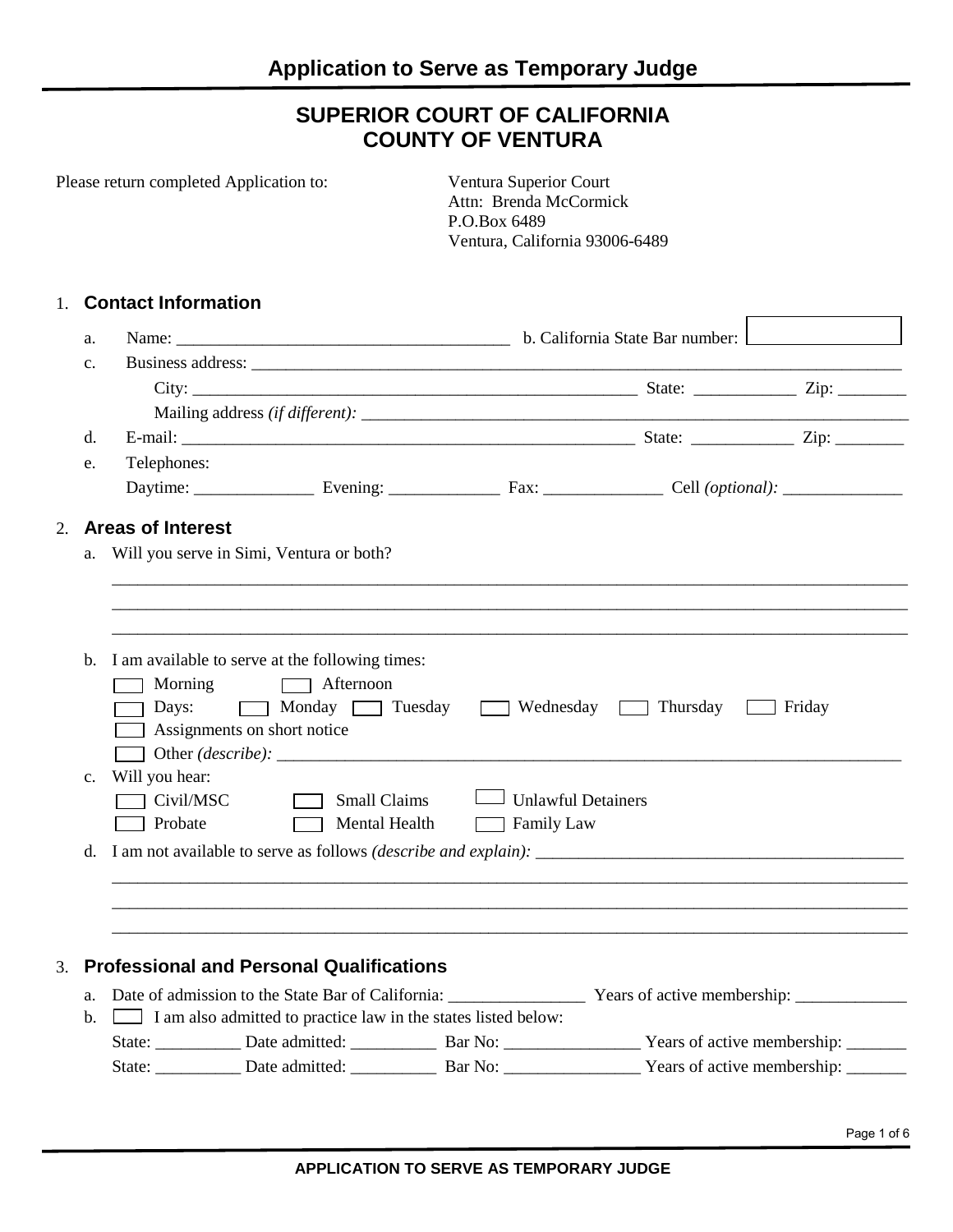Your name:

 $\bar{\Gamma}$ 

| 3.                                                                                                        |                                                                                                           | <b>Professional and Personal Qualifications (continued)</b>                                                                                                                                                                    |  |  |
|-----------------------------------------------------------------------------------------------------------|-----------------------------------------------------------------------------------------------------------|--------------------------------------------------------------------------------------------------------------------------------------------------------------------------------------------------------------------------------|--|--|
|                                                                                                           | $c_{\cdot}$                                                                                               | Are you in good standing in each state where you are licensed to practice law? $\Box$ Yes $\Box$ No                                                                                                                            |  |  |
|                                                                                                           |                                                                                                           | (If no, provide an explanation in Attachment $3c$ .)                                                                                                                                                                           |  |  |
|                                                                                                           | d.                                                                                                        | I am certified as a specialist by the State Bar of California Board of Legal Specialization or by an                                                                                                                           |  |  |
|                                                                                                           |                                                                                                           | organization whose certification program has been accredited by the State Bar of California.                                                                                                                                   |  |  |
|                                                                                                           |                                                                                                           | Areas of specialization: New York Changes and Security and Security and Security and Security and Security and Security and Security and Security and Security and Security and Security and Security and Security and Securit |  |  |
|                                                                                                           | e.                                                                                                        | I am certified as a legal specialist by other states or organizations as follows (specify): __________________                                                                                                                 |  |  |
|                                                                                                           |                                                                                                           |                                                                                                                                                                                                                                |  |  |
|                                                                                                           | f.                                                                                                        | Have you ever been disciplined by the State Bar of California or by a bar association or other professional licensing                                                                                                          |  |  |
|                                                                                                           |                                                                                                           | entity in any state or by a court of record, including being sanctioned or held in contempt?<br>$\blacksquare$ Yes $\blacksquare$ No                                                                                           |  |  |
|                                                                                                           | g.                                                                                                        | Do you have any disciplinary action pending against you by the State Bar of California or by a bar association or                                                                                                              |  |  |
|                                                                                                           |                                                                                                           | other professional licensing agency in any state or by a court of record, including any proceeding for the imposition                                                                                                          |  |  |
|                                                                                                           |                                                                                                           | of sanctions or for contempt?<br>$Yes \Box No$                                                                                                                                                                                 |  |  |
|                                                                                                           | Have you ever been convicted or pleaded no contest to a felony or misdemeanor? $\Box$ Yes $\Box$ No<br>h. |                                                                                                                                                                                                                                |  |  |
| Are you a defendant in any pending felony or misdemeanor proceeding? $\Box$ Yes<br>N <sub>o</sub><br>1.   |                                                                                                           |                                                                                                                                                                                                                                |  |  |
|                                                                                                           | j.                                                                                                        | Have you ever been a party to any legal proceeding? $\Box$ Yes $\Box$ No                                                                                                                                                       |  |  |
| (If you answered yes to questions $3f$ , g, h, i, or j, provide additional information in an Attachment.) |                                                                                                           |                                                                                                                                                                                                                                |  |  |
|                                                                                                           |                                                                                                           | <b>Practical Experience</b>                                                                                                                                                                                                    |  |  |
| 4.<br>a.                                                                                                  |                                                                                                           | The principal portion of my law practice in California is in the following courts (specify state and federal courts,                                                                                                           |  |  |
|                                                                                                           |                                                                                                           |                                                                                                                                                                                                                                |  |  |
|                                                                                                           | $\mathbf{b}$ .                                                                                            | I currently practice in the following areas of law (list each subject area of law that occupies at least 10 percent of<br>your time):                                                                                          |  |  |
|                                                                                                           | $\mathbf{c}$ .                                                                                            | Do you hold yourself out publicly as representing exclusively one side in any area of litigation practice?<br>No (If yes, provide the following information):<br>$Yes \Box$                                                    |  |  |
|                                                                                                           |                                                                                                           | <b>Area of Practice</b><br><b>Side Represented</b>                                                                                                                                                                             |  |  |
|                                                                                                           |                                                                                                           |                                                                                                                                                                                                                                |  |  |
|                                                                                                           |                                                                                                           |                                                                                                                                                                                                                                |  |  |

d. Do you represent one side in more than 90 percent of your cases in any area of litigation practice? Yes No *(If yes, provide the following information):*

Area of Practice Side Represented

\_\_\_\_\_\_\_\_\_\_\_\_\_\_\_\_\_\_\_\_\_\_\_\_\_\_\_\_\_\_\_\_\_\_\_\_\_\_\_\_\_ \_\_\_\_\_\_\_\_\_\_\_\_\_\_\_\_\_\_\_\_\_\_\_\_\_\_\_\_\_\_\_\_\_\_\_\_\_\_\_\_\_\_\_\_ \_\_\_\_\_\_\_\_\_\_\_\_\_\_\_\_\_\_\_\_\_\_\_\_\_\_\_\_\_\_\_\_\_\_\_\_\_\_\_\_\_ \_\_\_\_\_\_\_\_\_\_\_\_\_\_\_\_\_\_\_\_\_\_\_\_\_\_\_\_\_\_\_\_\_\_\_\_\_\_\_\_\_\_\_\_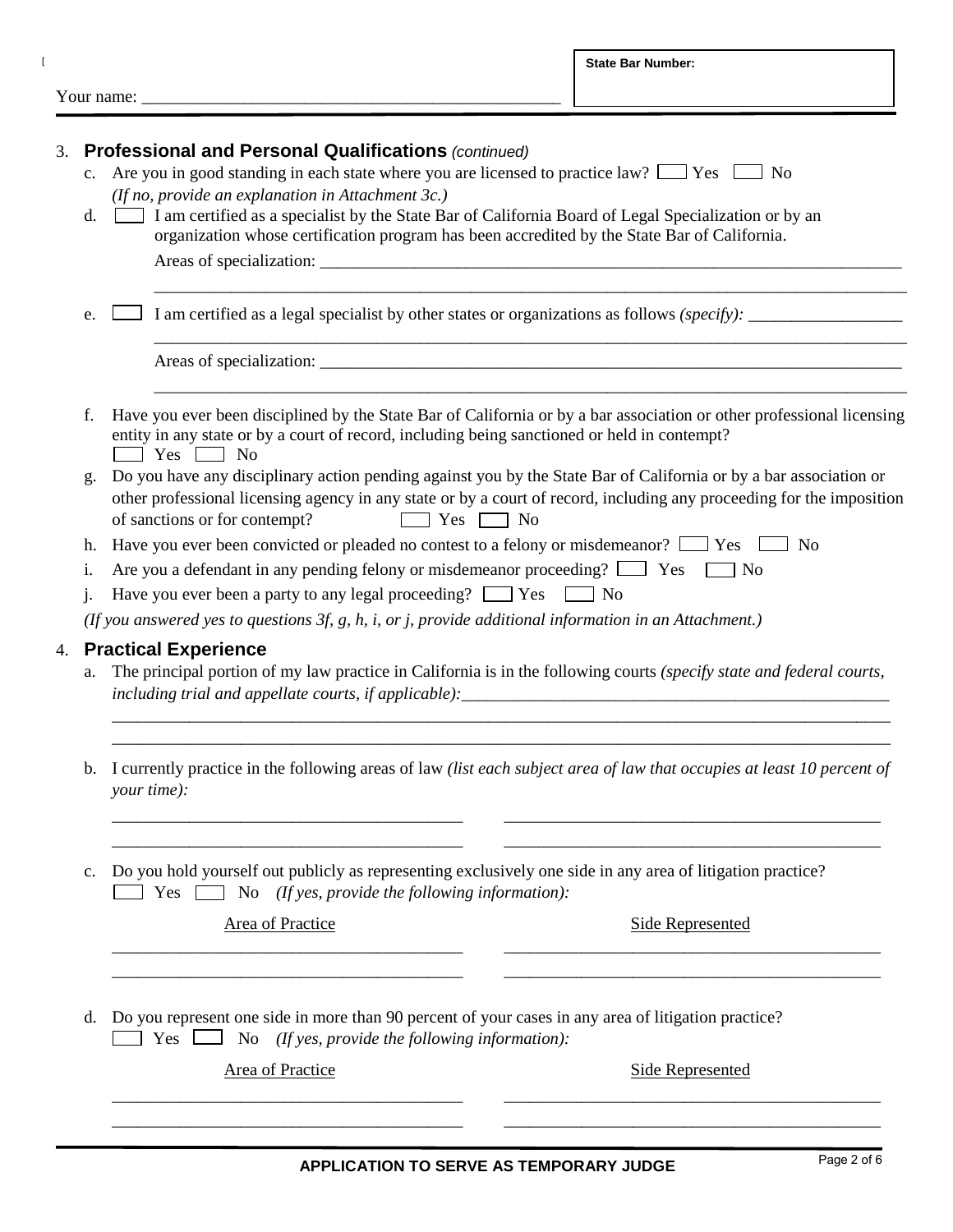Your name:

### 5. **Experience as a Temporary Judge**

- a. Have you ever previously served as a temporary judge?  $\Box$  Yes  $\Box$  No *(If yes, describe in Attachment 5a your prior service, including the names of the courts and the locations where you served, the approximate number and types of matters heard, and the approximate dates of service.)*
- b. Have you ever been removed by a court as temporary judge?  $\Box$  Yes  $\Box$  No *(If yes, describe the circumstances in Attachment 5b, including the court, the date you were removed, and the reasons for your removal.)*

#### 6. **Training**

Describe any training that you have received that qualifies you (under California Rules of Court, rule 2.812(c) to serve as a court-appointed temporary judge, including the subjects, the dates, and the name of the court or other provider of the training:

|  | b. $\Box$ Ethics ( <i>describe</i> ): $\Box$                                                                                                                                                                                      |
|--|-----------------------------------------------------------------------------------------------------------------------------------------------------------------------------------------------------------------------------------|
|  |                                                                                                                                                                                                                                   |
|  | d. $\Box$ Traffic ( <i>describe</i> ): $\Box$                                                                                                                                                                                     |
|  | e. Other $(describe)$ :                                                                                                                                                                                                           |
|  | $\alpha$ . The contract in the contract of the contract of the contract of the contract of the contract of the contract of the contract of the contract of the contract of the contract of the contract of the contract of the co |

f.  $\Box$  Pursuant to California Rules of Court, rule 2.812(c)(3), you must have attended and completed at least three hours of training in each subject area in which you will serve as temporary judge (in addition to the required training in bench conduct, demeanor and ethics). The court may, in its discretion, accept completion of MCLE approved courses in a given subject area as satisfying, in whole or in part, the substantive training requirement for that subject area. For each area of law which you would like to hear as a temporary judge (e.g., civil law, small claims, family law, unlawful detainers, probate, mental health), please describe any MCLE approved course you have attended and completed in the past three years which may satisfy the substantive training requirement, including the title of the program, the topic of the program, the date of the program, the name of the provider, the number of MCLE credits (hours) you earned by completing the program, and any other pertinent information. Attach copies of written certificates of completion, if available.

Continued on Attachment 6.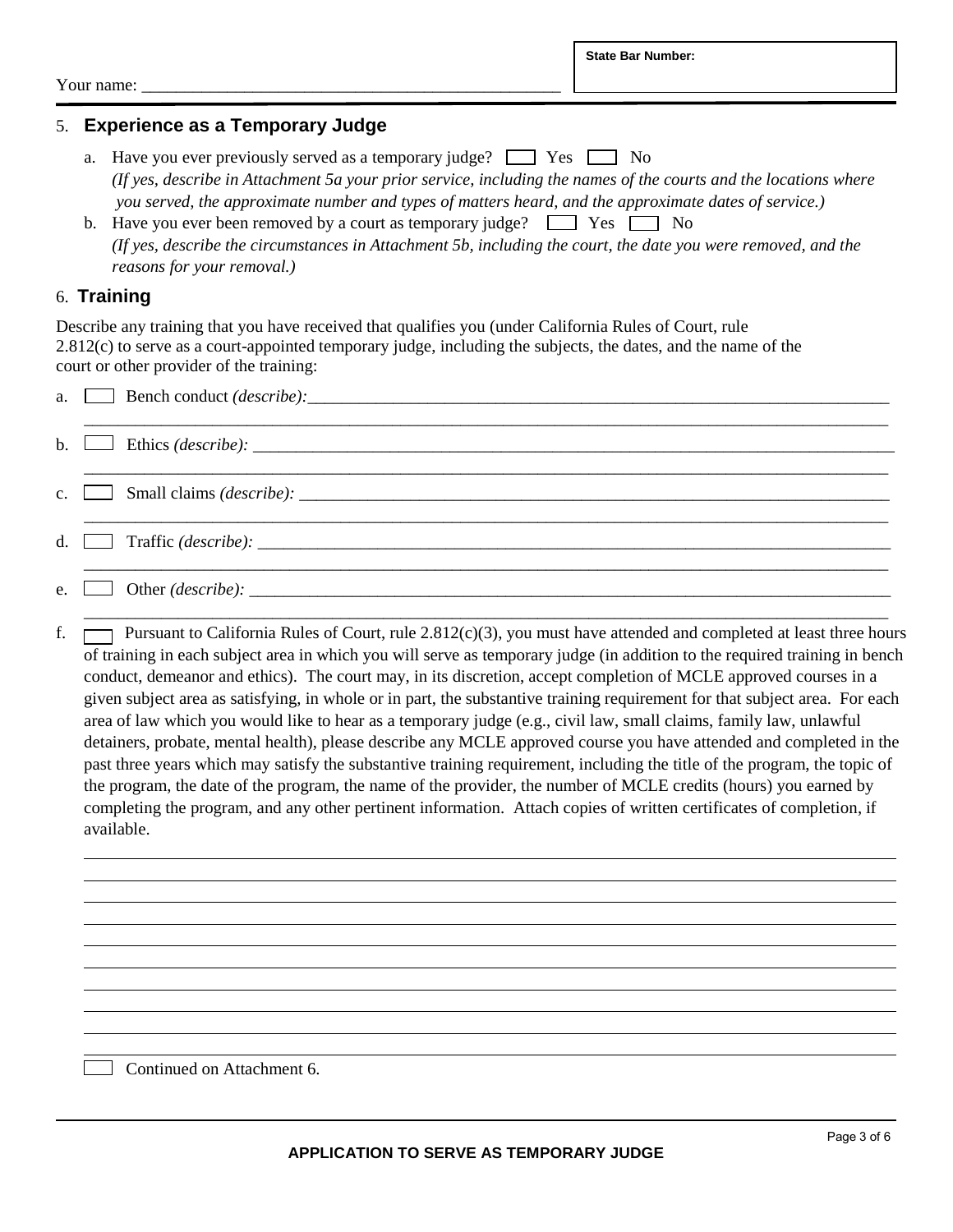**State Bar Number:** 

Your name:

#### 7. Additional Information

Please respond to the following, if applicable:

The following facts concerning my background, situation, or circumstances may positively or negatively reflect on me a. or on my suitability for appointment and should be disclosed to the court.

Continued in Attachment 7a.

b. I ask the court to consider the following additional facts in support of my appointment:

Continued in Attachment 7b.

#### **Contact Persons** 8.

It may be necessary to contact you regarding matters on which you have been involved as a temporary judge. Please list two individuals who will always know your whereabouts.

| $a_{-}$ |                   |                 |              |     |
|---------|-------------------|-----------------|--------------|-----|
|         | First             | Last            |              |     |
|         | Business address: |                 |              |     |
|         | <b>Street</b>     | City            | <b>State</b> | Zip |
|         |                   |                 |              |     |
| h.      |                   |                 |              |     |
|         | First             | Last            |              |     |
|         |                   |                 |              |     |
|         | <b>Street</b>     | City            | <b>State</b> | Zip |
|         |                   | E-mail address: |              |     |

#### 9. References

List two or more judicial officers who are familiar with your work:

 $\overline{1}$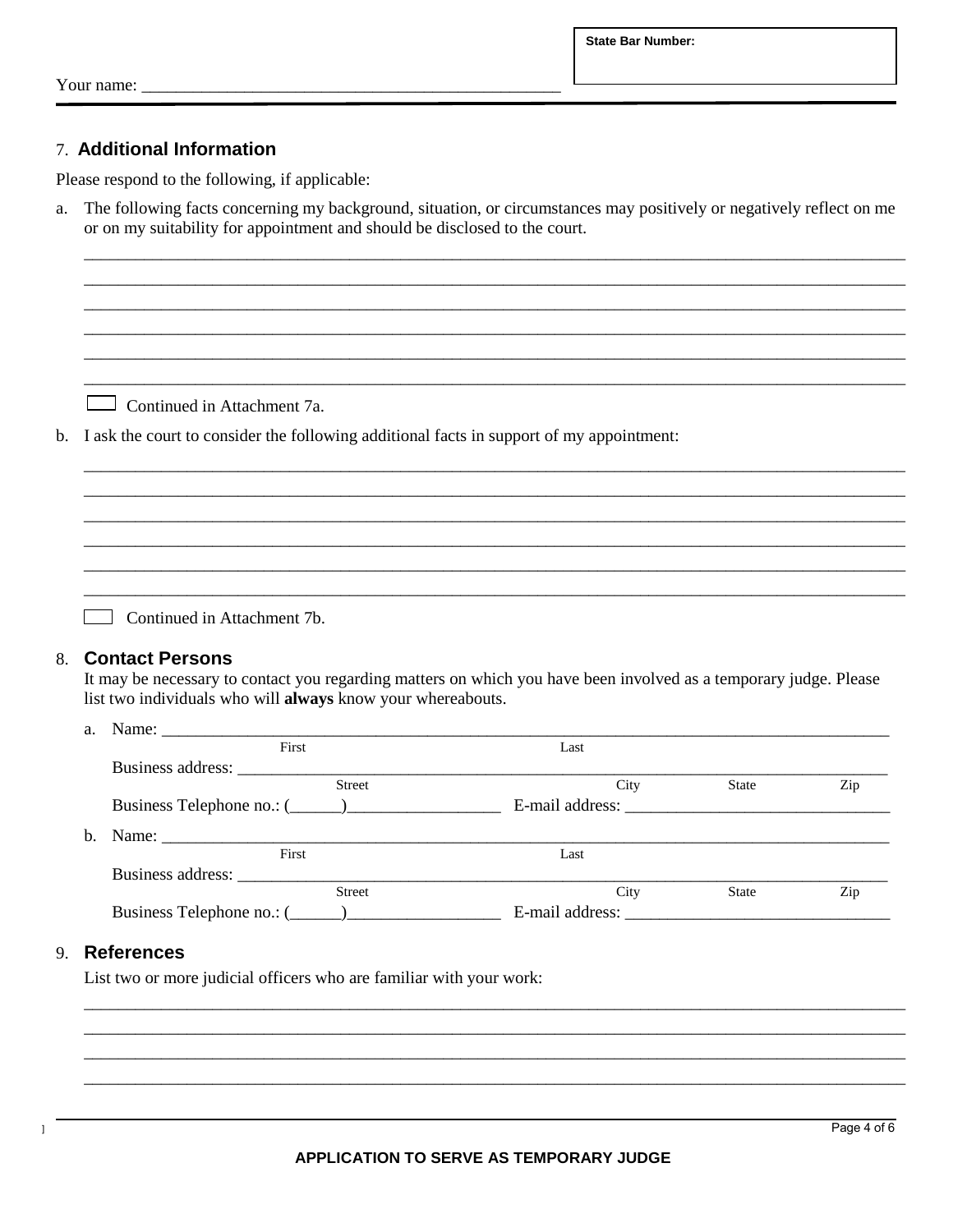Your name:

- 10. I understand and acknowledge that the selection and appointment of a temporary judge is solely at the discretion of the court for the purpose of assisting the public and does not constitute an employment relationship.
- 11. I am aware of and will comply with all provisions of the Code of Judicial Ethics and the California Rules of Court concerning temporary judges.

I declare under penalty of perjury under the laws of the State of California that the foregoing, including statements made in all attachments, is true and correct. I understand that any misstatement or omission of material fact may disqualify me from serving as a temporary judge in this court.

Date:

(TYPE OR PRINT NAME OF APPLICANT)

 $\overline{\phantom{a}}$ <br>(SIGNATURE OF APPLICANT)

*(This application is not complete unless the* Waiver and Authorization for Release of Information *on the next page is signed by the applicant.)*